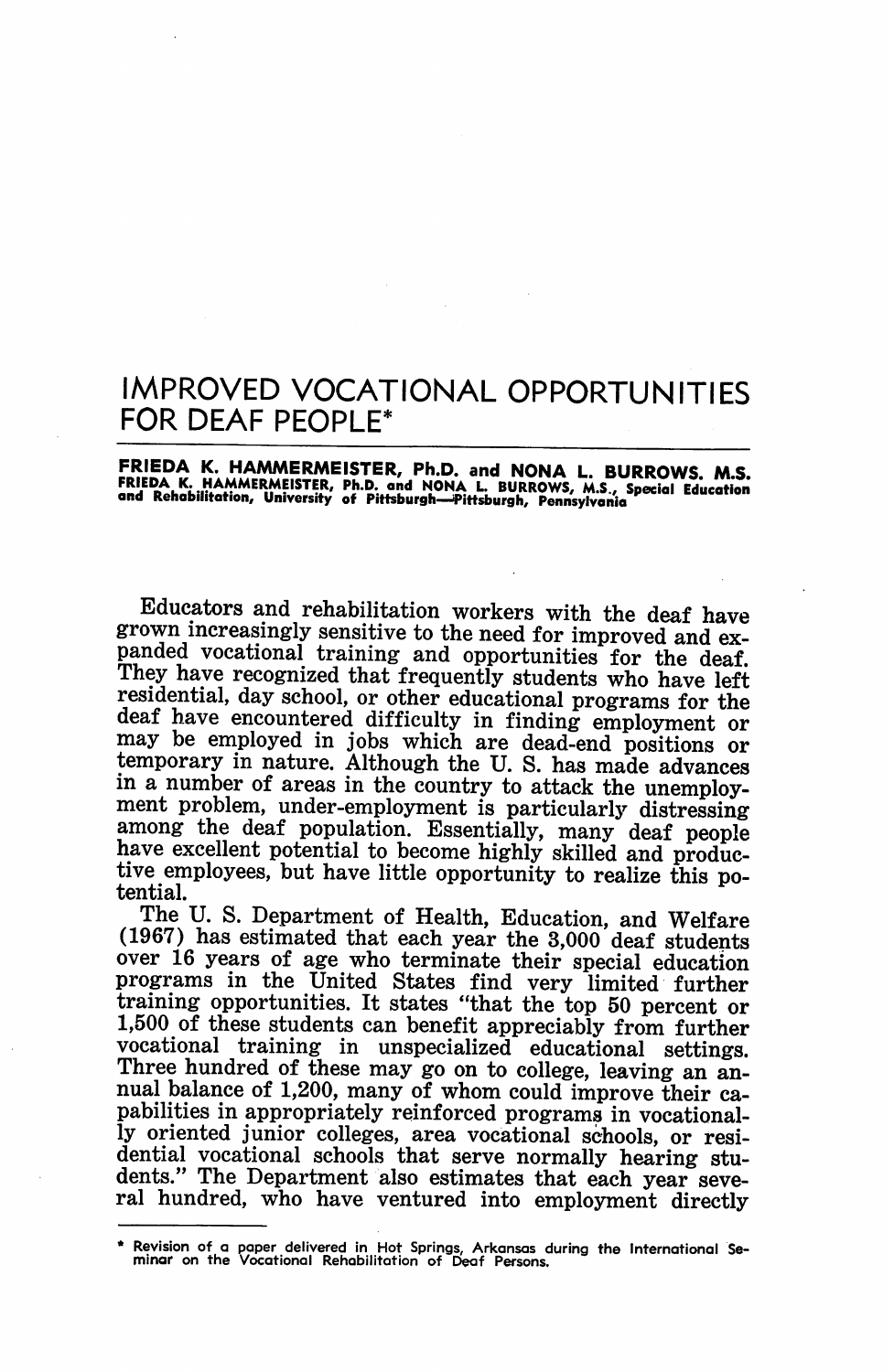from their special schools, recognize their training needs and wish to satisfy them.

The broad opportunities and variety of jobs available in the United States have not been utilized by the deaf. Of the 4,000 jobs listed in Estimates of Worker Trait Requirements for A,000 Jobs as Defined in the Dictionary of Occupational Titles, only 577 or  $14.4\%$  list hearing and communicative skills as requisite for job performance. In other words, 85.6% of the jobs listed do not require oral communication skills (Rosenstein and Lerman, 1963).

Present educational programs for the deaf, however, are not equipped or staffed to provide for these needs. Since the existing secondary programs for the deaf'are generally small in size (graduating approximately 8 to 20 students a year) and limited in resources, it is unlikely that they will be able to keep pace with the expanding industrial and commercial demands in competitive employment. In the development of vocational programs, residential and day schools for the deaf must also confront such difficulties as lack of adequately trained instructors, vocational and guidance counselors, and the acquisition and proper maintenance of necessary equip ment for progressive and dynamic programs. Some schools are able "to provide vocational training in one or two areas which may serve only a small percentage of the students en rolled before these students are graduated or have left the schools to seek employment or because of age." (U. S. Depart ment of Health, Education and Welfare, 1964, p. 8). In some schools students who show promise in academic subjects are given only minimal orientation or training for a vocation and permitted to continue only in the general academic curricu lum (Rosenstein & Lerman, 1963).

Many educators of the deaf also voice the opinion that schools for the deaf cannot assume the primary role in voca tional training. They note that many essential academic needs for students must be considered prior to the initiation of suc cessful vocational training. Williams (1958) cautions that since eighteen-year-old normally hearing children usually do not have sufficient maturity to make intelligent vocational choices, doubt should be raised concerning specific choices made for deaf students of similar age. Noting the weakness of vocational training in schools for the deaf, he states that "no school can more than begin to meet the training needs in the thousands of occupations in which deaf people are suc cessful." He stresses that schools should cultivate good work attitudes and thus promote later vocational success.

At present prevocational, vocational, and technical train ing programs for the deaf operate in a variety of settings.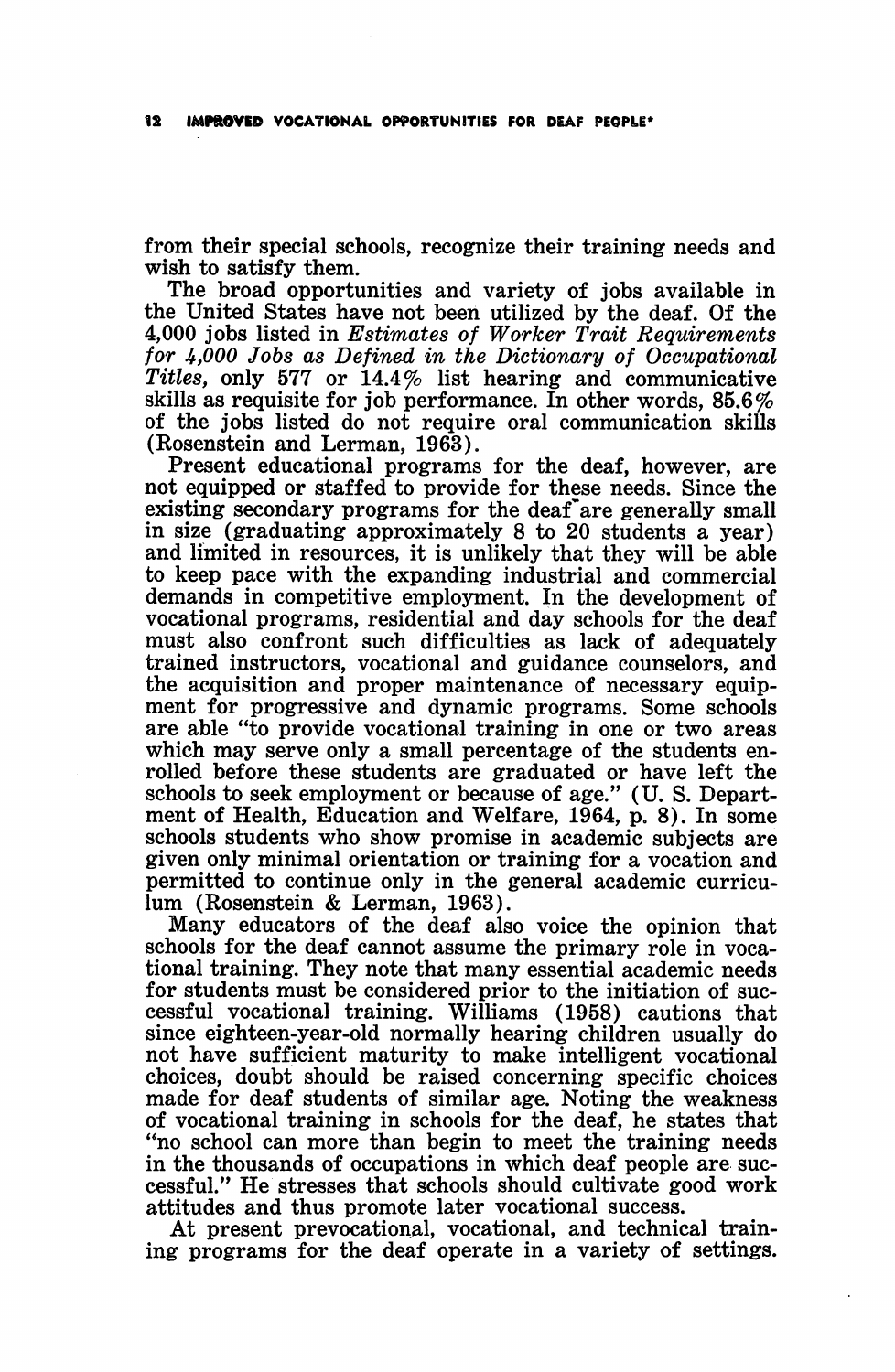The 1964 National Workshop on Improved Opportunities for the Deaf at Knoxville, Tennessee, emphasized the great di vergency wihch exists in the quality and offerings of the fa cilities and concluded that they do not adequately meet the needs of all deaf individuals in all parts of the country.

At the present time provisions have been made to provide services for two groups of students—^the exceptionally bright and talented and the less independent and less able. Gallaudet College in Washington, D. C., and the National Technical In stitute for the Deaf in Rochester, New York, are available to the brightest deaf students (an associate of arts program is also available), while a number of counseling and rehabi litation centers serve the less independent student. Although these programs are providing excellent services, they by no means provide the much larger group of deaf persons who could become highly productive workers in the mainstream of competitive employment. In a report on a National Survey conducted by Gallaudet College and the National Association of the Deaf in 1959, it was estimated that over 90% of the whole deaf population have had less than college education.

The educational needs of this larger group include voca tional education training in the area of trade and technical curricula at the secondary and post-secondary levels. Only a small number of residential schools for the deaf have received high school accreditation.

The Model High School for the Deaf to be built in the Washington, D.C. region and the regional, comprehensive high schools recommended by the National Conference on the Education of the Deaf in Colorado in 1967 also pose limita tions. They will not initially direct their attention to the broad age range of students which is encompassed in regional technical and vocational institutions utilizing existing in structional programs at the secondary and post-secondary levels. They will also entail far greater costs in the establishment and implementation of their programs.

In addition, although the two institutions, Gallaudet Col lege and N.T.I.D., may broaden their programs at the junior college level, they are national rather than regional in nature. It would not be possible, therefore, for these institutions to provide either for the large number of deaf students who could qualify for shorter term programs or to be sensitive to regional employment demands.

Regional technical and vocational institutions can meet both of these problems; they are available to much larger groups of deaf people, and they are close to the economic community they are serving.

The current emphasis on the critical need for vocational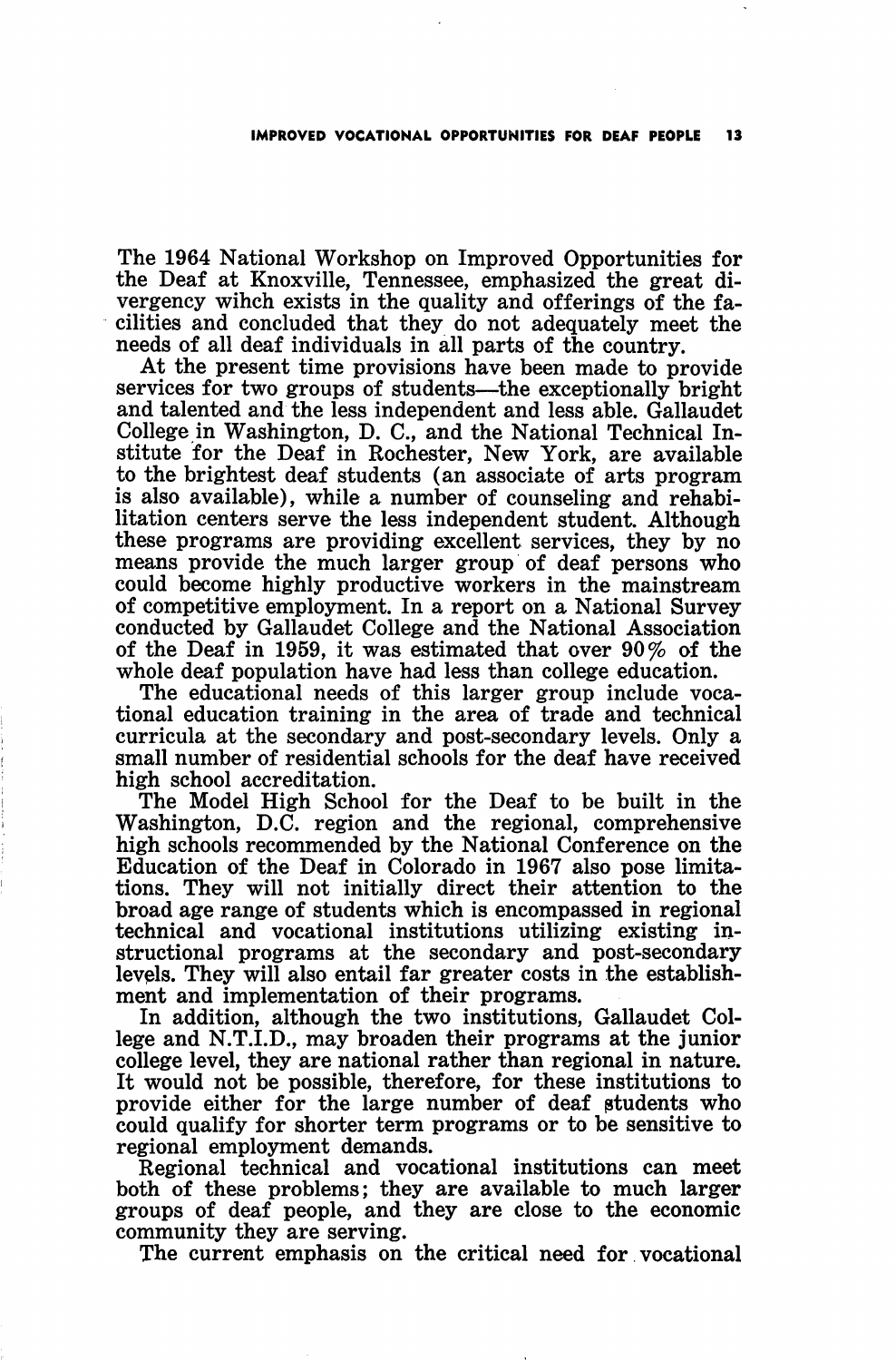training in existing centers adapted for the needs of deaf stu dents stems for a report to the Secretary of Health, Educa tion, and Welfare in 1965. Dr. Homer Babbidge was chair man of this advisory group. This committee specifically re commended the establishment of regional post-secondary pro grams in vocationally oriented junior colleges, area vocational schools, and residential vocational schools. Implementation of this recommendation was suggested through present pro visions under P. L. 89-333.

Presently, the University of Pittsburgh is involved in a Planning Grant (No. RD-3723-S-68, Improved Vocational Training Opportunities for Deaf People), in exploring the question of how to develop effective services for deaf people on a regional basis. Accordingly, the University of Pittsburgh research staff under the direction of Dr. William Craig is presently engaged in developing guidelines and a program of research for three participating institutions: Delgado College in New Orleans, Louisiana, and two other institutions which will serve major regional areas of the United States. The University of Pittsburgh has worked with all the parti cipating schools in offering guidelines and suggestions in the preparation of their applications. Each of the three programs, however, will remain autonomous and can consequently provide flexible and dynamic programs utilizing its own strengths and resources.

The application from Delgado College has already been officially approved subject to budget modifications. Hopefully, all three programs which have been planned will be in opera tion by February, 1969. During each of the five years for which these programs have been planned the ratio of federal funds will decline in each program and the ratio of local funds will rise until the programs continue without federal support.

Delgado College and the other two participating institu tions were contacted because of the success of their existing programs, their regional prominence, and their expression of interest in working with deaf students. Although each participating institution will be working within the strengths of ite offerings and its regional industrial needs, a number of solutions to common problems will be shared. The University of Pittsburgh is primarily interested in encouraging and de veloping vehicles for this communication, and at the same time gleaning information which might be beneficial to other institutions in the future which may contemplate instruction al modifications for the benefit of deaf people.

Although it is anticipated that the majority of students will come from the regional area or surrounding states in which the institution is located, the enrollment can be ex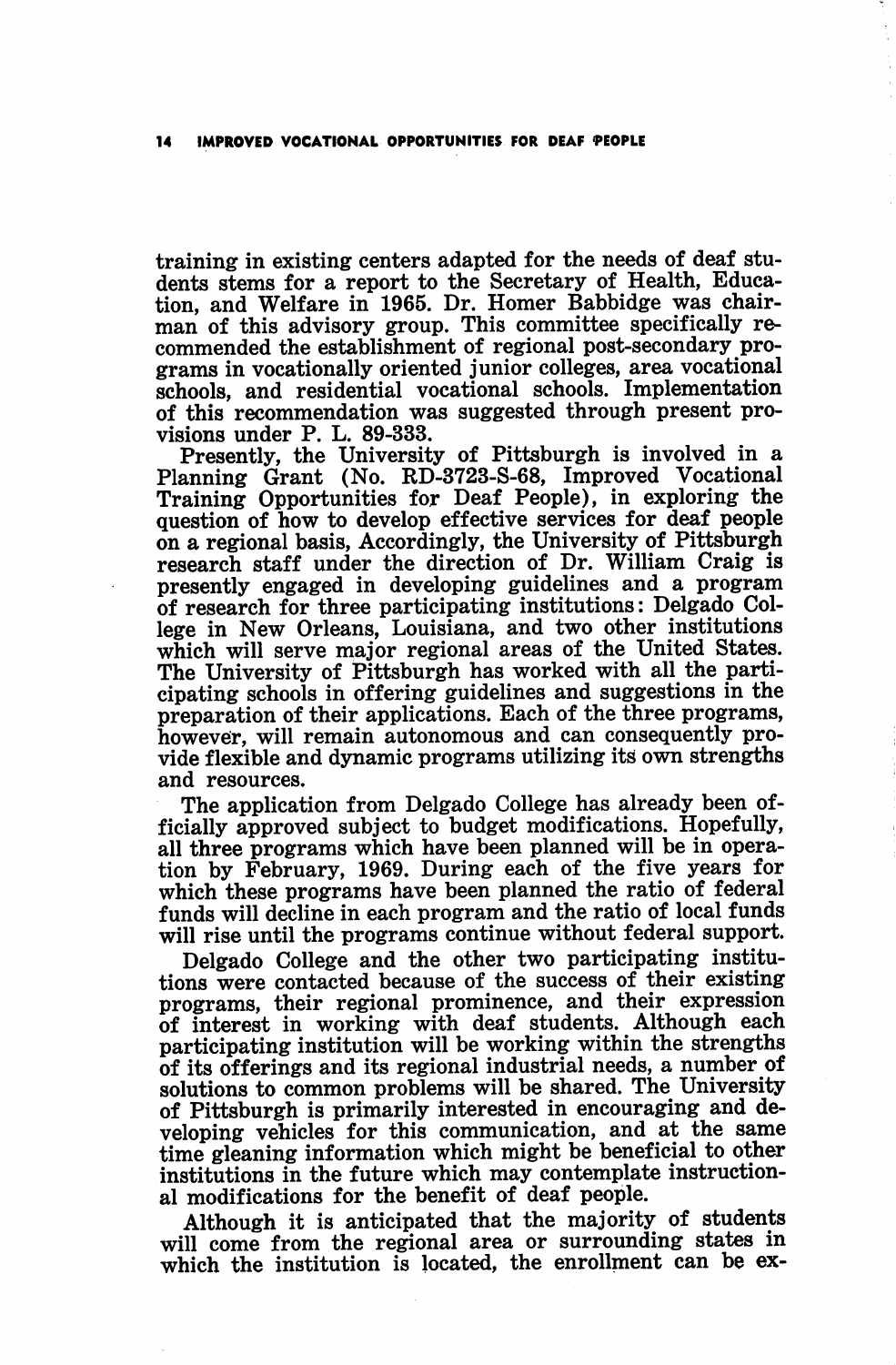tended to any qualified deaf person in the United States.

Through the use of interpreter/tutors and with major em phasis on the use of specially-developed visual media, it is hoped that those deaf persons who might otherwise have dif ficulty finding purposeful employment may, through integrated vocational training, realize their potentials to become skilled, productive members of a working society.

At Delgado College, three levels of instruction will be avail able:

- 1. A certificate will be awarded to those employable in a trade but having limited duties.
- 2. A diploma will be awarded to those having all round knowledge of a particular trade.
- 3. Either the Associate in Science or the Associate in Arts Degree will be awarded to those having tech nical as well as all around knowledge of a highly skilled trade.

The other participating institutions will offer similar cer tificates, degrees, or diplomas. The amount of credit and time required for completion will vary with each program.

Upon initiation of the program at Delgado, it is anticipated that approximately 15 students will be served the first se mester. In subsequent semesters, enrollment will increase progressively to a total estimated maximum capacity of one hundred students annually.

One important aspect of the program at each of the schools will be the formulation of an advisory board. The importance of such a board in programs of this type was stressed in the 1967 NACED report. Representatives of labor and in dustry will be encouraged to participate in meetings and sup port programs for the education and rehabilitation of the deaf. If industry and labor are included in the planning of programs, their expertise, background, and policies can be brought to bear on the problems; their experience will be es pecially useful in the development of specific instructional objectives. Of equal importance is the fact that the better ac quaintanceship thus gained with the potential of deaf em ployees can lead to broader vocational opportunities.

Individuals entering the programs will include deaf or profoundly hard of hearing students who are eligible under their state rehabilitation plans and anyone who, in the opi nion of the admissions committee, will benefit from the train ing. Prospective students will be referred to the college after their eligibility has been established by their respective state rehabilitation agencies.

Although the initial standards or guidelines are being de veloped on an anticipated reading floor of fifth grade achieve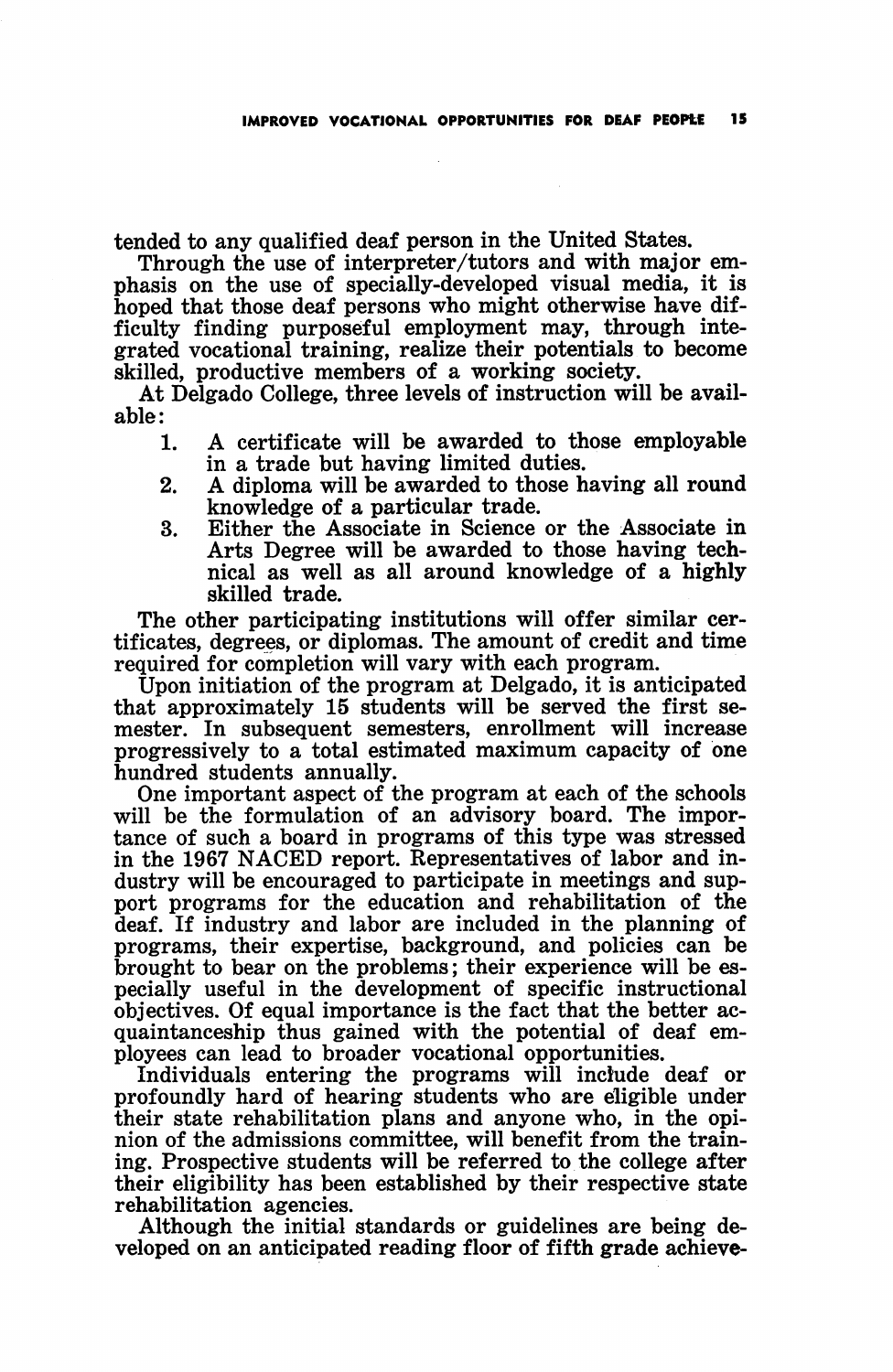ment, the basis for selection will be closely related to both the student's potential and interest and to the institution's capability to provide an effective program.

#### 1. Evaluation.

All supporting material, including basic information, testing data, medical work-up, educational background, fa mily membership, and an interest and personality inventory, will be furnished to the admissions committee. This committee will be responsible not only for admission, but will give a final review of the student's progress and make recommenda tions for job placement.

After the admissions committee has determined the ac ceptance of the student into the program, the project director will refer all pertinent information to the rehabilitation counselor, advising him of the action of the committee. The coun selor will then prepare a rehabilitation plan in keeping with the planning activities proposed by the admissions committee, including the student's reporting date and services which are to be scheduled while the student is in the program.

Four possibilities for student instruction will be avail able: (a) instruction with no modifications, (b) regular class attendance with supportive tutoring, (c) regular class atten dance with interpreting and tutoring, (d) special instructional classes for deaf students only. Special supportive services such as programmed instruction would fall in this category.

## 2. Counseling.

Counseling and guidance of deaf students will be given careful consideration. Although each student will be asked to indicate a vocational goal prior to admission, it is fully recog nized that adequate vocational information may not be avail able to the applicant. Provisions for information giving, job sampling, and career planning will be necessary. In addition, these counseling services will be available to help deaf stu dents gain a better perspective of the world in which they live. Personal adjustment, community responsibility, social and work attitudes, and related factors will be given atten tion. As with the direct instructional area, both the vocational and community living aspects will be developed.

## 3. Personal and Social Adjustments.

Each program will attempt to achieve social integration of the deaf students with the student body. Small classes and individual advising sessions allow a student to discuss his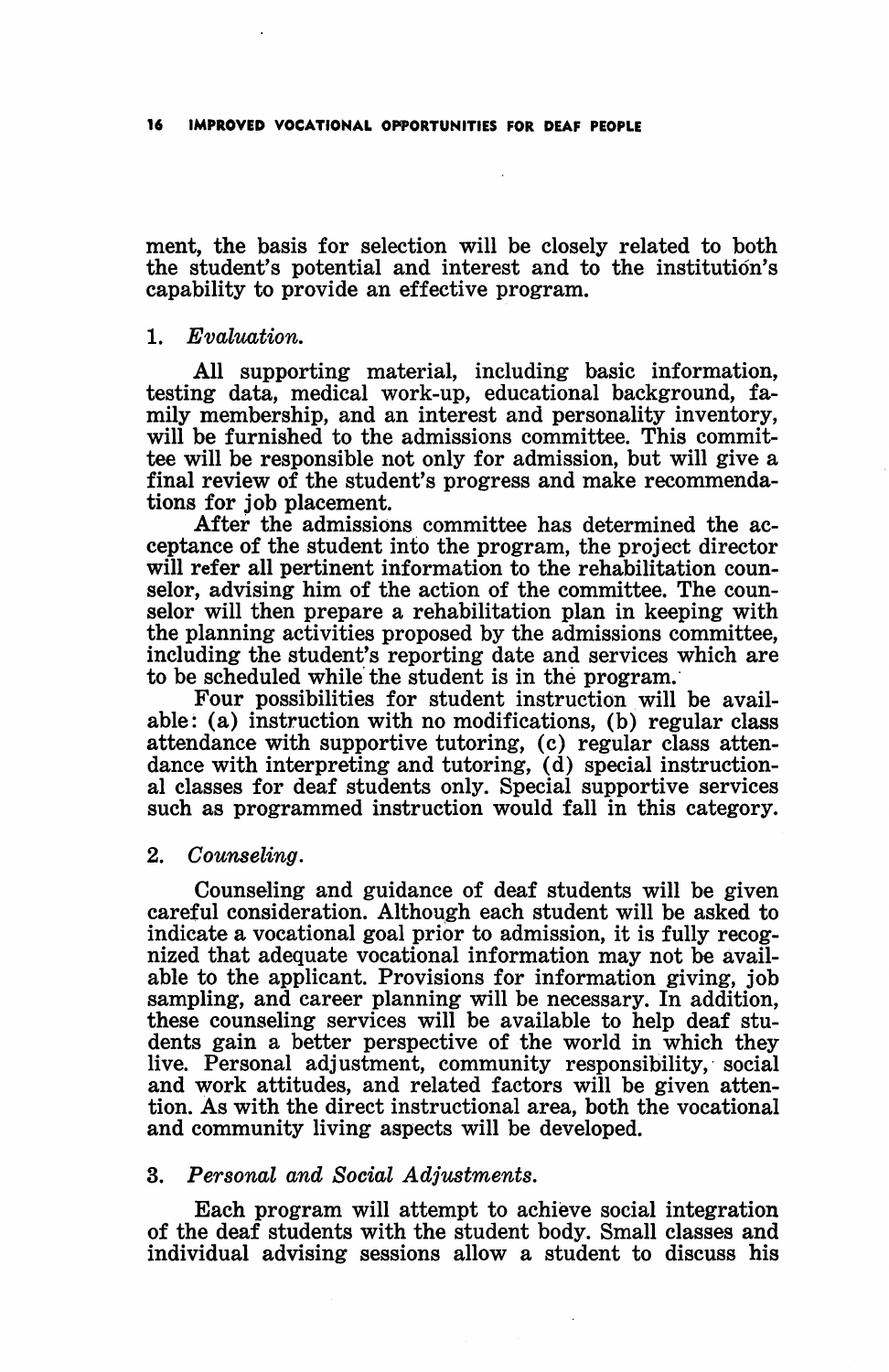plans with his instructors. Each student will be encouragea to attend all functions, participate in all recreational and sports activities, serve on the Student Council, and engage in all other student activities when he so desires.

His major advisor and student committees will serve as the initial stimulus to help the deaf student enter these activities. To promote social adjustment for students who cannot suc cessfully participate in and complete their programs, recom mendations will be made for consideration of an on-the-job situation commensurate with the student's best interests, or a transfer to other educational facilities providing levels of training essential to the student's needs and capabilities.

## 4. Continued Academic Preparation.

Supportive education will feature reinforcement and strengthening of academic and vocational subject matter. Essentially, the supportive services will function on a labora tory basis where the student can be scheduled in the facility shop areas to reinforce and strengthen the academic and vo cational training material learned in the regular training program. These services will be provided concurrently with the regular training under the direction of the vocational ad visor. Supportive education will include remedial work, as re quired, in math, vocabulary development, and communica tion skills, including fingerspelling, oral communication, and correspondence.

#### 5. Vocational Training.

A pre-vocational orientation coursework will be a con glomerate so far as curriculum is concerned. This training will offer instruction in the actual use of shop tools and equip ment and simultaneously provide effective introduction to shop terminology used in the regular occupational or subse quent vocational training. On-the-job safety training will be taught and emphasized as the student progreses. It will also be a survey course, because it will offer occupational informa tion skills, including fingerspelling, oral communication, and job applications, career objectives and advancement poten tials, as well as field trips to various industries and business es.

The vocational training program will be closely coordi nated, and the student's progress will be evaluated as he pro ceeds. Once in the classroom, he will attend regular classes with hearing students. If needed, the student will receive in struction and take part in discussions through interpretation by a qualified instructor/interpreter. Students will also have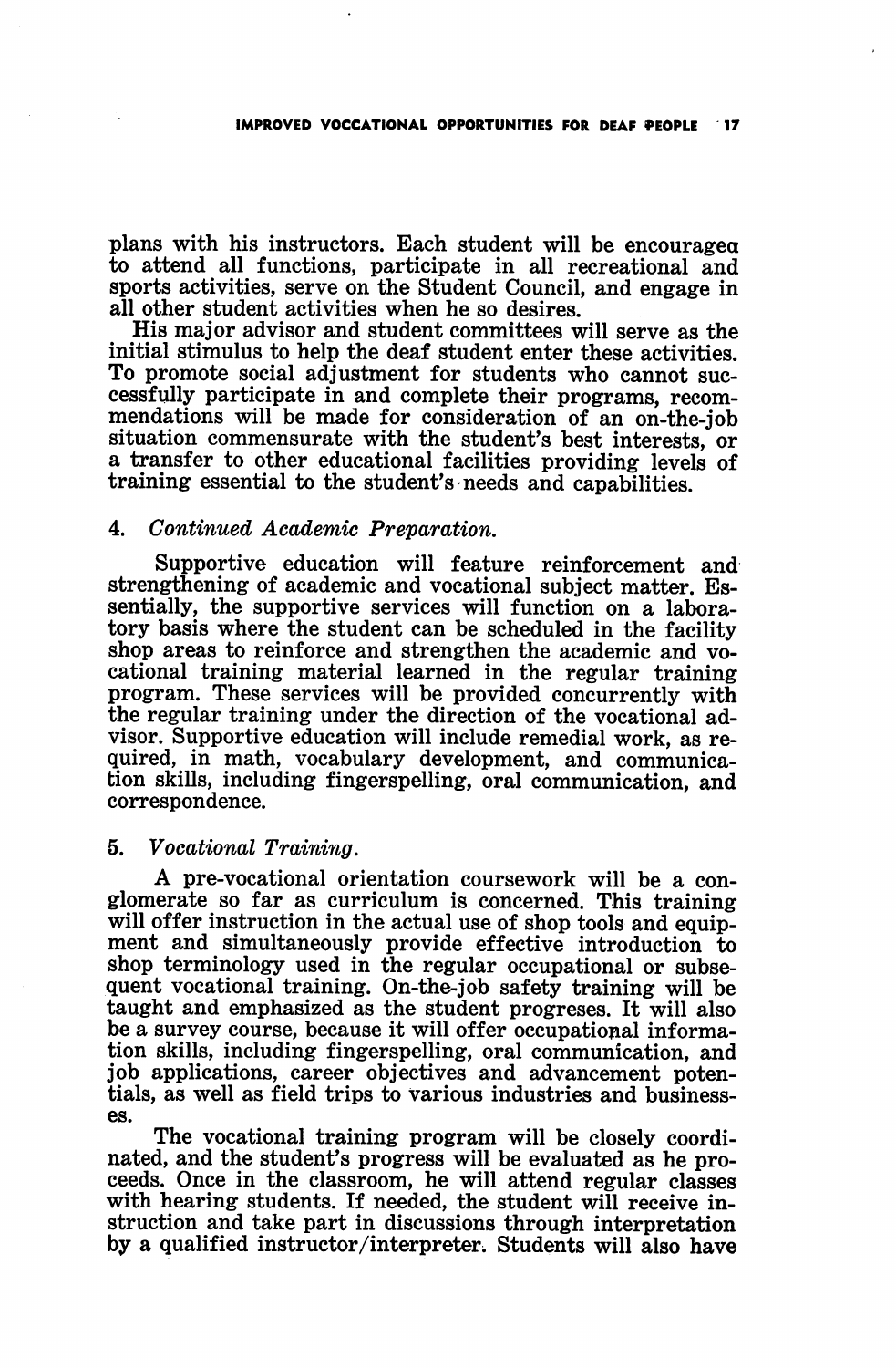the advantage of prepared transcriptions and special work sheets.

Plans are being made for continuing in-service training programs conducted for the professional staff directly in volved with the education and training of deaf students. This program will include an orientation to the purposes and scope of the project, introduction to psychosocial aspects of deaf ness, and the fundamentals of communication with the deaf.

## 6. Placement and Follow-up Services.

The participating institutions will work closely with the various state vocational rehabilitation agencies in providing job placement and follow-up services on a regional basis.

In addition, close cooperation with industry in coordinating on-the-job training for students who cannot pursue ad vanced training, but may continue to benefit from the acade mic, remedial, and psychosocial services of the program, will be caried on. If it is feasible for the student to be placed in on-the-job training with a concurrent continuation of pro gram services, the teaching faculty will work closely with counselors in developing such a program.

#### 7. Research.

The initiation of three new programs serving deaf people provides unusual opportunity for systematic and meaningful research. Research and development will be a cooperative venture between the University of Pittsburgh, the program chairmen in the institutions, and the existing personnel. This effort will be coordinated by the University of Pittsburgh; however, each of the programs is encouraged to initiate its own research in addition to that specifically stated in the re search component.

The general research framework will consist of four types of studies—descriptive, program and process experi mentation, evaluation, and prediction. Each of these research approaches will be used to develop studies in the vocational area, the special instructional area, and the area of psycho social adjustment. During the first year, data collection for future analysis will be mainly centered around these four areas: 1. Communication. 2. cial orientation. 4. Vocational training and placement.

The ultimate aims of this research are:

I. To develop a systematic program of research to eval uate the effectiveness and increase the efficiency of the participating institutions in this project.